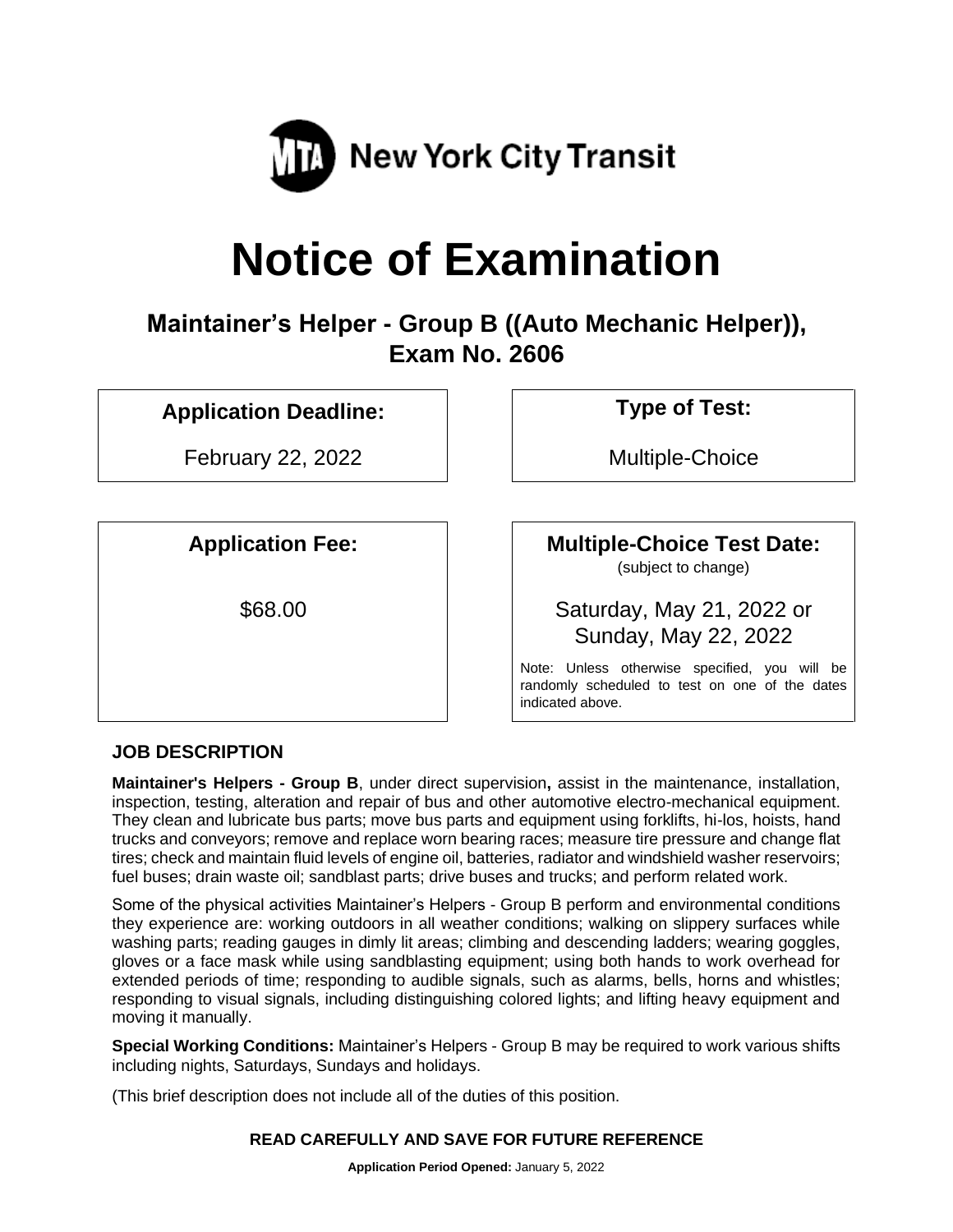# **SALARY AND BENEFITS**

The current minimum salary for Maintainer's Helper - Group B is \$22.94 per hour for a 40-hour work week increasing to \$32.78 per hour in the sixth year of service. This rate is subject to change. The benefits of this position include, but are not limited to, night and weekend salary differentials, paid holidays, vacation and sick leave, a comprehensive medical plan and a pension plan.

# **HOW TO QUALIFY**

#### **Experience Requirements** must be met by **the last day of the Application Period. Education Requirements** must be met by **June 30, 2022:**

- 1. Four years of satisfactory full-time experience as a helper or trainee assisting in the performance of inspection, installation, alteration, maintenance, testing or repair of bus, truck, automotive or aircraft electro-mechanical components, such as bodies, engines, transmissions, brakes, electrical or air conditioning systems, or related components or systems; or
- 2. Graduation from a vocational high school with a major course of study in automotive maintenance, or a closely related field; or
- 3. Graduation from a recognized trade school or technical school with a major course of study in auto-mechanics, or a closely related field, totaling at least 600 hours; or
- 4. An associate degree or higher from an accredited college or university in auto-mechanics or a closely related field; or
- 5. A four-year high school diploma or its educational equivalent, **plus** three years of full-time experience as described in "1" above.

If you have qualifying part-time experience, it will be credited on a prorated basis.

The high school, vocational high school, technical school, or trade school must be approved by a State's Department of Education or a recognized accrediting organization. The college or university must be accredited by regional, national, professional or specialized agencies recognized as accrediting bodies by the U.S. Secretary of Education, and by the Council for Higher Education Accreditation (CHEA).

You are responsible for determining whether you meet the qualification requirements for this examination prior to applying. You may be given the test before we determine if you meet the qualification requirements. If you are marked "Not Qualified," your application fee will **not** be refunded, and you will **not** receive a score.

**Foreign Education Fact Sheet (required only if you need credit for your foreign education for this examination)**: If you were educated outside the United States, you must have your foreign education evaluated to determine its equivalence to education obtained in the United States. The services that are approved to make this evaluation, as well as instructions on how to submit this evaluation are listed in the Foreign Education Fact Sheet, which will be attached to this Notice of Examination during the application period. When you contact the evaluation service, ask for a "document-by-document" (general) evaluation of your foreign education. Your foreign education evaluation **must** be submitted directly to NYC Transit's Examinations Unit by the service completing the evaluation. Foreign education evaluations received directly from applicants will **not** be accepted. You may also visit [http://web.mta.info/nyct/hr/forms\\_instructions.htm](http://web.mta.info/nyct/hr/forms_instructions.htm) to access the Foreign Education Fact Sheet on our website.

(Continued)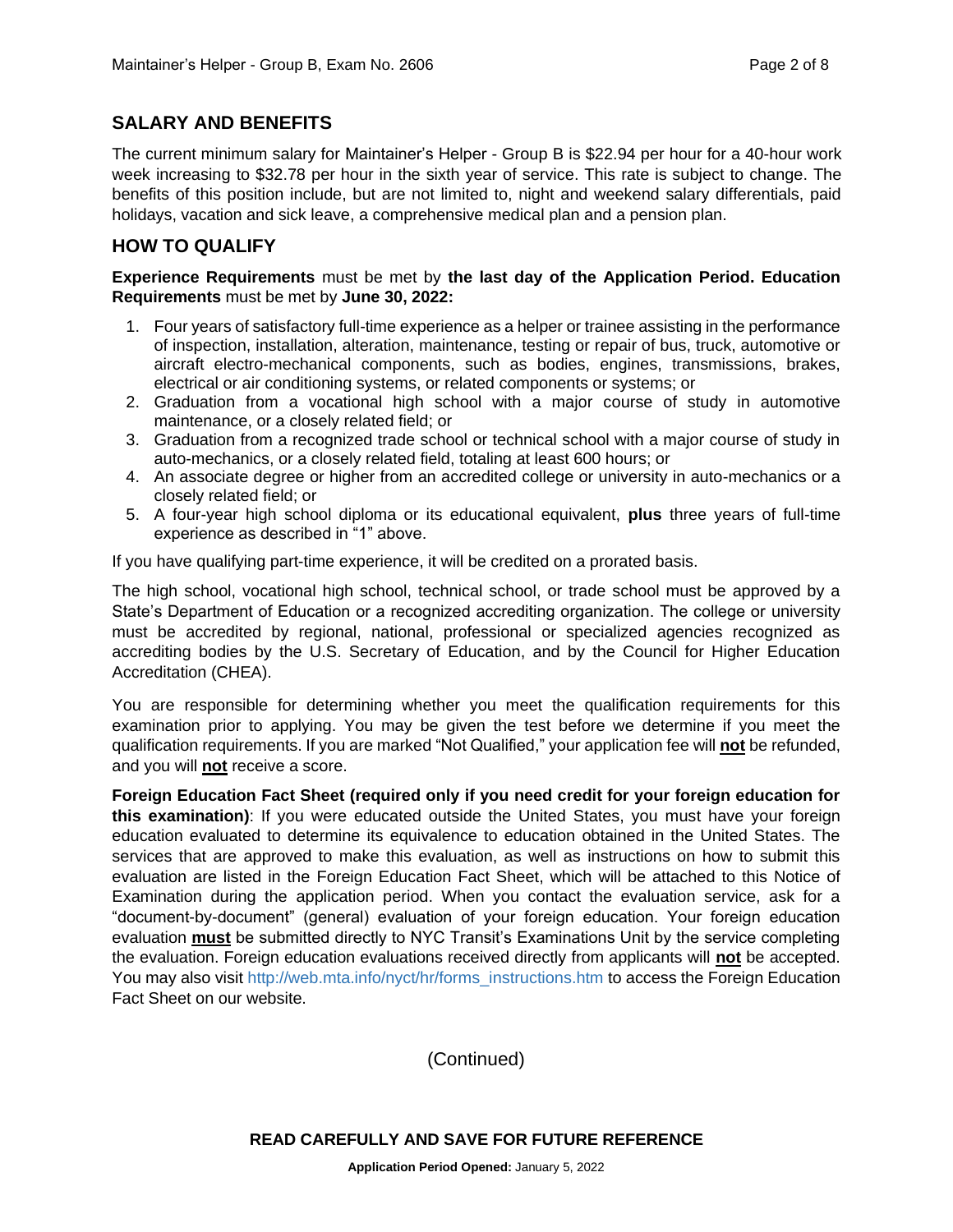## **HOW TO QUALIFY** (Continued)

**Note:** If you have earned a higher-level degree in the United States that supersedes the level and type of education required to meet the qualification requirements, you do not need to submit a foreign education evaluation. However, you must indicate that you have completed the higher-level degree in the United States; proof of acceptance into an academic program or school is not sufficient to determine satisfactory equivalency.

## **REQUIREMENTS TO BE APPOINTED**

**Vaccination Requirement**: As of November 14, 2021, MTA New York City Transit is requiring all new hires to be fully vaccinated against Covid-19. "Fully vaccinated" means having received both doses of a 2-dose vaccine and two weeks have elapsed since the second dose, or having received 1 dose of a 1-dose vaccine and two weeks have elapsed since the dose.

You can request a medical or religious accommodation from this requirement by forwarding your requests to [Workforce.Relations@nyct.com.](mailto:Workforce.Relations@nyct.com) To contact us call, 347-643-8209

**Driver License Requirement:** At the time of appointment, you must possess either:

- 1. A Class A or Class B Commercial Driver License (CDL) valid in the State of New York with a passenger endorsement, no airbrake restrictions and no other disqualifying restrictions that would preclude the performance of the duties of this title; or
- 2. A Motor Vehicle Driver License valid in the State of New York and a Learner Permit for a Class B CDL valid in the State of New York with a passenger endorsement and no airbrake restrictions, or any other disqualifying restrictions.

If you qualify under "2" above, your appointment will be subject to the receipt of a Class B CDL valid in the State of New York with a passenger endorsement, no airbrake restrictions and no other disqualifying restrictions within 120 days of appointment, or your employment will be terminated. If you have serious moving violations, a license suspension or an accident record, you may be disqualified.

The Class A or Class B Commercial Driver License (CDL) with a passenger endorsement, no airbrake restrictions and no other disqualifying restrictions must be maintained for the duration of your employment in the title. Such license and/or Learner Permit must not include any restrictions which would preclude the performance of Maintainer's Helper - Group B work.

**Commercial Motor Vehicle Driving Experience in the Military or New York National Guard**: If you are an active member or former member (discharged in the past year) of the military or New York National Guard and have experience driving a Commercial Motor Vehicle in the military or New York National Guard, you may be eligible for a waiver of the New York State commercial driving skills test through the New York State Department of Motor Vehicles. If you believe that you may be eligible for this waiver, you must apply for the waiver through the New York State Department of Motor Vehicles.

**Medical Requirement:** Medical guidelines have been established for the position of Maintainer's Helper - Group B . You will be examined to determine whether you can perform the essential functions of the position. Where appropriate, a reasonable accommodation will be provided for a person with a disability to enable such person to perform the essential functions of the job.

(Continued)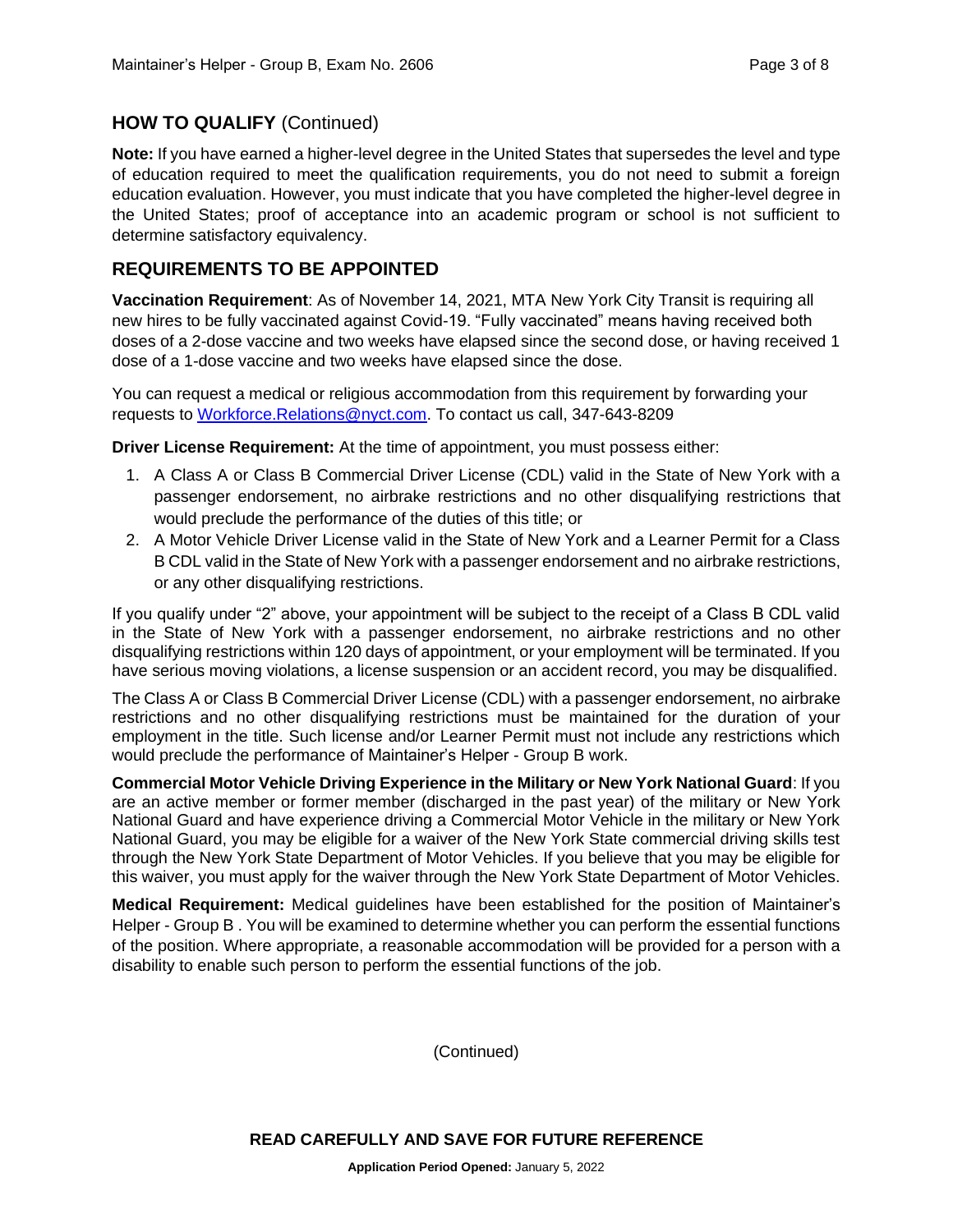# **REQUIREMENTS TO BE APPOINTED** (Continued)

**Drug Screening Requirement:** You must pass a drug screening in order to be appointed, and if appointed, you will be subject to random drug and alcohol tests for the duration of your employment. Additionally, if you have tested positive on a drug or alcohol test or had a refusal to test during preemployment or while employed by a Federal DOT-regulated employer during the applicable period, you must have completed the Substance Abuse Professional (SAP) evaluation, referral and education/treatment process required by federal law in order to be promoted to this safety-sensitive position.

**Residency:** New York City residency is not required for this position.

**English Requirement:** You must be able to understand and be understood in English to perform the duties and responsibilities of the position.

**Proof of Identity:** Under the Immigration Reform and Control Act of 1986, you must be able to prove your identity and your right to obtain employment in the United States prior to employment with MTA New York City Transit.

### **HOW TO OBTAIN AN APPLICATION**

During the application period, you may apply online for this examination (see the Online Applications sub-section below). Or, if you are unable to apply online, you may obtain an electronic copy of the mail-in application package for this examination by emailing a request to [examsunit@nyct.com](mailto:examsunit@nyct.com) during the application period. The MTA Exam Information Center, located in the lobby of 180 Livingston Street, Brooklyn, NY 11201, is currently closed. If you believe you have a special circumstance (e.g., a disability, military duty) that prevents you from applying as instructed below, please refer to the Special Circumstances Guide referenced in the "Special Arrangements" section below.

#### **HOW TO SUBMIT AN APPLICATION**

You must submit an application during the application period, and applications will **not** be accepted in person. Applicants who apply online and wish to request a Fee Waiver **must** only complete the Online Applications Steps 1 through 4 below.

#### **Online Applications:**

- 1. If you are not an active MTA employee, apply using [www.mymta.info/exams](http://www.mymta.info/exams) by the last day of the application period (Active MTA employees can apply using the "BSC" employee portal at [www.mymta.info\)](http://www.mymta.info/). Note: The application system may not function properly with mobile devices or tablets. For best results when applying, please use the latest version of Internet Explorer, open a new window, and avoid having multiple tabs open in the same window.
- 2. To apply, log into your existing account, or create an account if you do not yet have one.
- 3. Follow the steps to submit an application.

(Continued)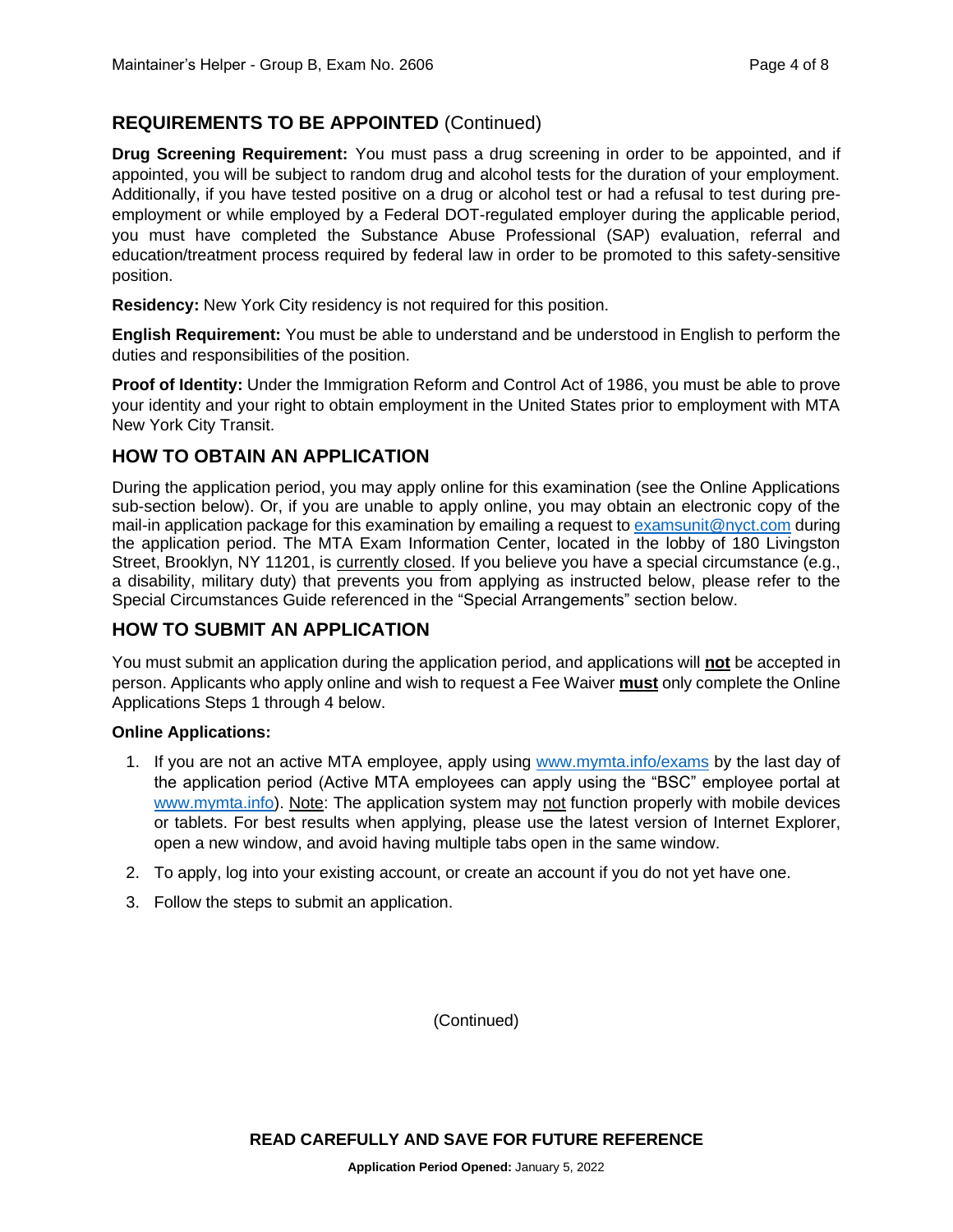# **HOW TO SUBMIT AN APPLICATION** (Continued)

4. A confirmation number will appear on the same page after submitting your application (Save this number for future reference).

**IMPORTANT:** If you are requesting a fee waiver, you should not complete Steps 5, 6, or 7 below. Instead, by March 9, 2022, you must submit documentation supporting your fee waiver request by mail to Maintainer's Helper - Group B, Exam No. 2606, MTA NYC Transit, 180 Livingston Street, Room 4070, Brooklyn, NY 11201. You must include your full name, last 4 digits of your Social Security Number (SSN), your Applicant ID Number (if known), your online application confirmation number, and the exam title and number with your request. For fee waiver request documentation requirements, please refer to the Fee Waiver Request Guide, which is accessible online at [http://web.mta.info/nyct/hr/forms\\_instructions.htm](http://web.mta.info/nyct/hr/forms_instructions.htm) and will be attached to this Notice of Examination during the application period.

- 5. Below the confirmation number, a Pay Examination Fee button will appear for you to click to open the payment page.
- 6. A major credit card or a bank card associated with a bank account must be used when paying the application fee, and this fee will appear on your credit or bank card statement as "MTA NYCT Exam Fee." Note: Disputing the application fee could result in removal from this examination, and it might affect your ability to apply online for any future examinations.
- 7. You will be sent a confirmation email after you submit payment for the application fee (Save this email for future reference).

Note: If you have trouble paying the application fee after submitting your online application, please visit [http://web.mta.info/nyct/hr/forms\\_instructions.htm](http://web.mta.info/nyct/hr/forms_instructions.htm) to access the Online Payment Tutorial.

**IMPORTANT:** Your application submission confirms that you have read this Notice of Examination, including any dates and the requirements.

**Application Fee**: This fee is generally not refundable. Under special circumstances, you may be entitled to a refund. Please refer to the Department of Citywide Administrative Services ("DCAS") General Exam Regulation E.3.4 to determine if you are entitled to a refund. Please visit [http://web.mta.info/nyct/hr/forms\\_instructions.htm](http://web.mta.info/nyct/hr/forms_instructions.htm) to access the DCAS General Exam Regulations online. Application fee refund requests, along with any relevant supporting documentation, should be emailed to [examsmakeups@nyct.com](mailto:examsmakeups@nyct.com) or mailed to the address in the "Correspondence" section below.

# **ADMISSION LETTER OR NOTICE OF PROPOSED DISQUALIFICATION**

An Admission Letter or a Notice of Proposed Disqualification will be mailed to you at least 10 days before the first date of the multiple-choice test. If you do not receive an Admission Letter or Notice of Proposed Disqualification at least 4 days before this date, you **must** email a request for a duplicate Admission Letter/Notice of Proposed Disqualification to [examsunit@nyct.com.](mailto:examsunit@nyct.com) A paper copy of the Admission Letter is your ticket for admission to the test.

Applicants **must** keep their mailing address **up to date**. Please refer to the "Correspondence" section below for instructions on how to update your address and other contact information.

**READ CAREFULLY AND SAVE FOR FUTURE REFERENCE**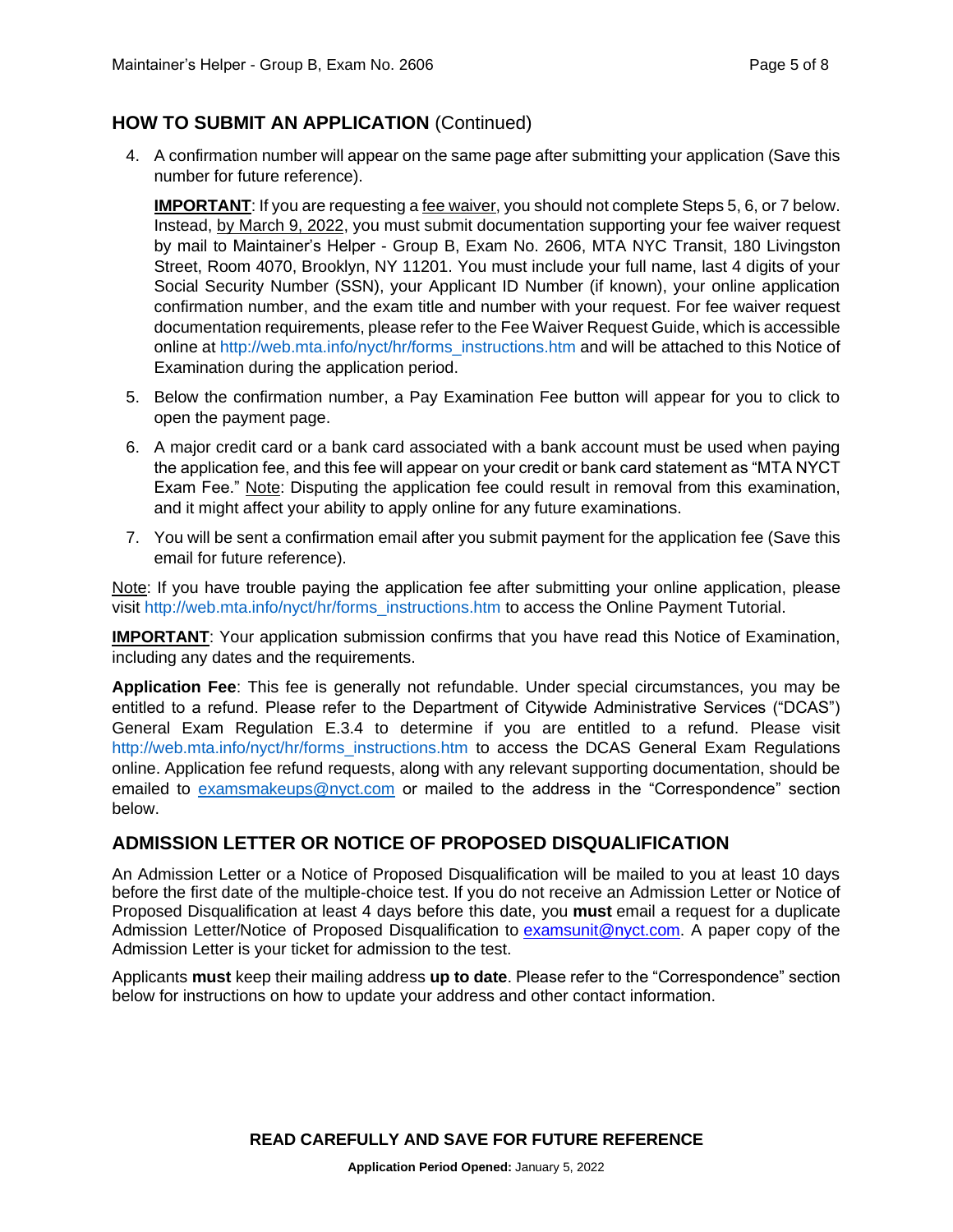# **THE TEST**

You will be given a multiple-choice test. A score of at least 70% is required to pass this test. Your score on this test will determine your place on the eligible list.

You will be scheduled to take the test on one of the dates listed in the above "Test Date" box. You will be assigned to a test date and location, and you cannot request that your scheduled test date or location be changed, unless you meet the conditions in the "Special Arrangements" section below.

Veterans' or Disabled Veterans' Credit will be granted only to eligible passing candidates who request that they be applied. Veterans' or Disabled Veterans' Credit should be requested at the time of application but **must** be requested before the date the eligible list is established. Claims for Veterans' or Disabled Veterans' Credit cannot be made once the eligible list is established.

The multiple-choice test may include questions that require the use of any of the following knowledge areas/abilities: general automotive theory, the proper selection and use of hand and power tools and equipment employed in the maintenance and repair of automobiles; safe work practices in automotive repair and maintenance shops; reading and interpreting written instructions; reading meters; taking measurements and basic shop computations; basic electrical and mechanical theory; and other related areas.

# **TEST ADMINISTRATION GUIDELINES**

**Warning:** You are not permitted to enter the test site with cellular phones, smart watches, beepers, pagers, cameras, portable media players, or other electronic devices. Calculators are permitted; however, they must be hand-held, battery or solar powered, numeric only. Calculators with functions **other than** addition, subtraction, multiplication and division **are prohibited**. Electronic devices with an alphabetic keyboard or with word processing or data recording capabilities such as planners, organizers, etc. are prohibited. If you use any of these devices in the building at any time before, during or after the test, you may **not** receive your test results, your test score may be nullified, and your application fee will **not** be refunded.

**Social Distancing** and other safety protocols, **including the wearing of masks**, will be required during the administration of the test. Further details will be provided on your Admission Letter.

You may not have any other person, including children, present with you while you are being processed for or taking the test and no one may wait for you inside of the test site while you are taking the test.

**Required Identification: You are required to bring one (1) form of valid (non-expired) signature and photo bearing identification to the test site**. The name that was used to apply for the exam must match the first and last name on the photo ID. A list of acceptable identification documents is provided below**. If you do not have an acceptable ID, you may be denied testing.** Acceptable forms of identification (bring one) are as follows: State issued driver's license, State issued identification card, US Government issued Passport, US Government issued Military Identification Card, US Government issued Alien Registration Card, IDNYC, Employer ID with photo, or Student ID with photo.

**Leaving:** You must leave the test site once you finish the test. If you leave the test site after being fingerprinted but before finishing the test, you will not be permitted to re-enter. If you disregard this instruction and re-enter the test site, you may not receive your test results, your test score may be nullified, and your application fee will not be refunded.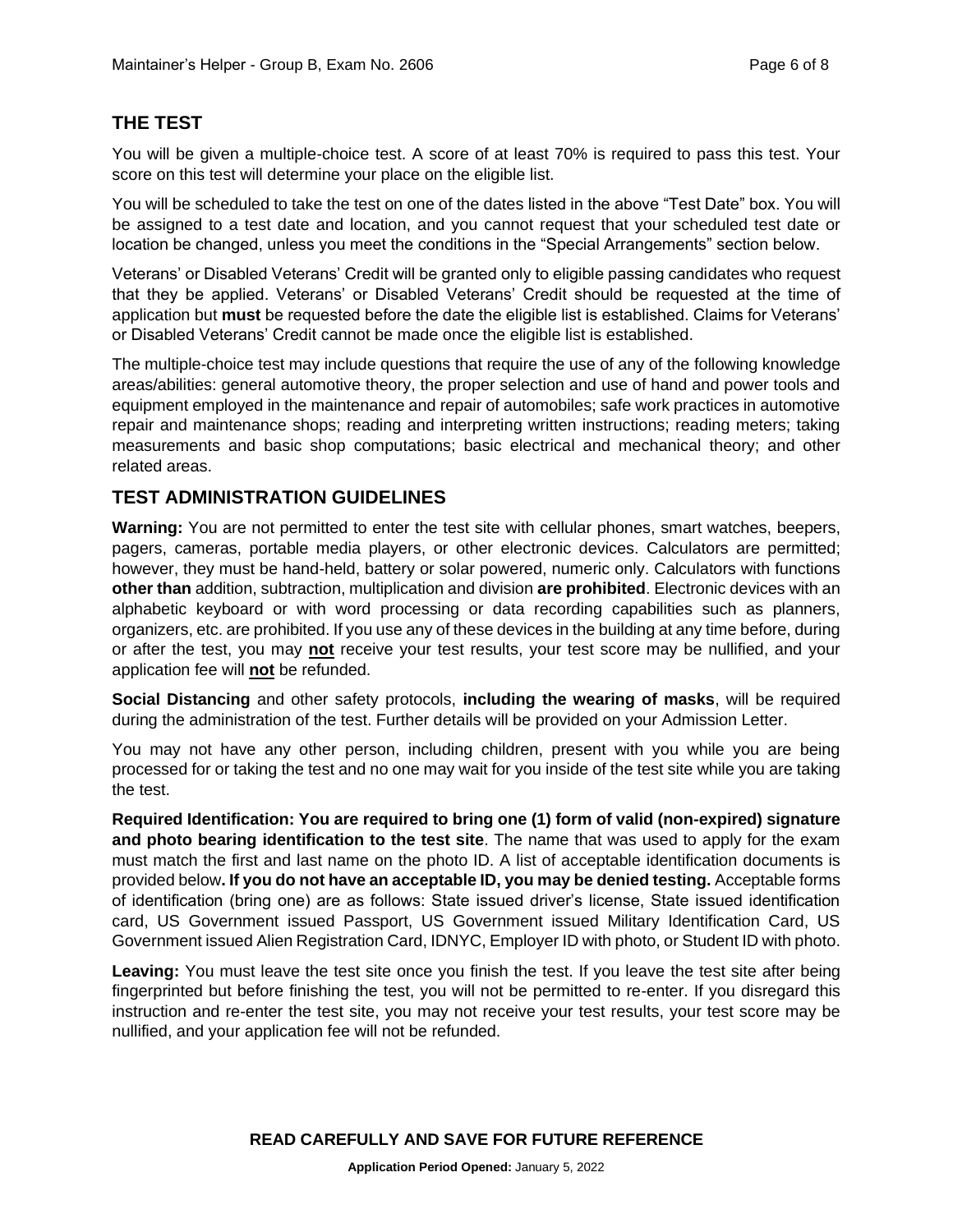# **THE TEST RESULTS**

If you meet the education and experience requirements and pass the competitive multiple-choice test, your name will be placed in final score order on an eligible list and you will be given a list number. You will be notified by mail of your test results. If you meet all requirements and conditions, you will be considered for appointment when your name is reached on the eligible list.

#### **ADDITIONAL INFORMATION**

**Promotion Examination:** A promotion examination for this title is being held for eligible MTA New York City Transit employees. The names appearing on the promotion list will be considered first in filling vacancies.

**Training:** You may be required to undergo a formalized training course during your probationary period. Failure to successfully complete the training course may result in termination.

#### **SPECIAL ARRANGEMENTS**

**Special Test Accommodations:** If you plan to request an alternate test date due to your religious observance or special testing accommodations due to disability, please follow the instructions included in the Special Circumstances Guide, which is accessible online at [http://web.mta.info/nyct/hr/forms\\_instructions.htm](http://web.mta.info/nyct/hr/forms_instructions.htm) and will be attached to this Notice of Examination during the application period. An alternate test date due to religious observance must be requested no later than 15 days prior to the date on which multiple-choice testing is expected to begin. Special testing accommodations due to disability must be requested no later than 30 days prior to the date on which multiple-choice testing is expected to begin.

**Make-Up Tests:** You may apply for a make-up test if you cannot take the multiple-choice test as scheduled for any of the following reasons:

- 1. Compulsory attendance before a public body; or
- 2. On-the-job injury or illness caused by municipal employment where you are an officer or employee of the City; or
- 3. Absence from the test within one week after the death of a spouse, domestic partner, parent, sibling, child, or child of a domestic partner where you are an officer or employee of the City; or
- 4. Absence due to ordered military duty; or
- 5. A clear error for which MTA New York City Transit is responsible; or
- 6. A temporary disability, pregnancy-related, or child-birth related condition preventing you from taking the test

To request a make-up test, submit your request with documentation of the special circumstances that caused you to miss your test (as attachments) by email to [examsmakeups@nyct.com](mailto:examsmakeups@nyct.com) or by mail to the address in the "Correspondence" section below as soon as possible.